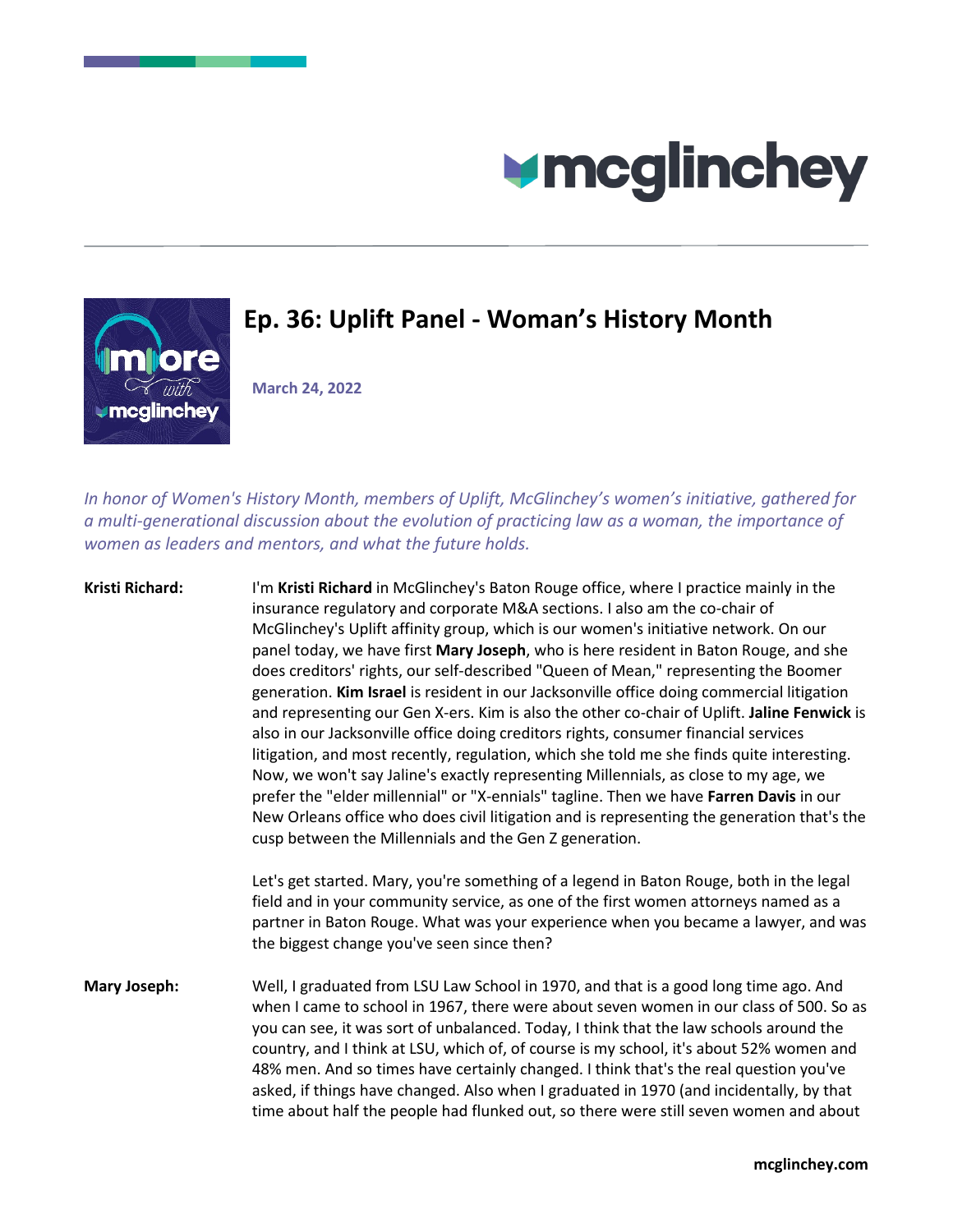250 men as opposed to 500. So the women stayed and the men went by the wayside.) But at any rate, in 1970, when I graduated, I had just had my first child, about two months before graduation. So I was not planning on joining the workforce in a big way at that time. However, some of my friends, my female friends in law school, two of whom did extremely well – Law Review, Order of the Coif, etc. – were in the job market. And in two different instances, they had applied to, you know, big law firms, mainly in New Orleans, and were told, "we do not hire women." If you can imagine that. And times have certainly changed in that regard. They each got jobs and, you know, at much smaller firms or one went to work for a corporation, but you know. That's 1970 for you.

*I went to work in 1978 for a law firm here in Baton Rouge, and it was sort of revolutionary because it was 12 white men. And apparently there was a bit of a controversy as to whether they really wanted to hire a "girl" or not.* 

I went to work in 1978 for a law firm here in Baton Rouge. And it was sort of revolutionary because it was 12 white men. And apparently there was a bit of a controversy as to whether they really wanted to hire a "girl" or not. And they did, but over the objection, apparently, of some of them. And I will say that in those early days when I was maybe in the judge's office or somewhere else, I got such questions as, "whose secretary are you?" or, "are you a law clerk?" "Oh, you must be a secretary. You're not a lawyer. You're kidding me, you're not a lawyer." And you know, you can take that with humor, and I really did because most of the people who asked that were older people who just didn't have a whole lot of sense about propriety and how you might insult someone.

So it never really bothered me too much, but I think if that happened today, and I think it does still happen today, that's a whole different story. Because people should be more sensitive and more cognizant of the fact that men and women are equal in the workplace, although statistics show differently. Things have changed, obviously, in that way. And I think they also will be changing more and more, but that we still, as women, I think, have a long way to go. Because, let's face it, regardless of what people say, to share the home life, basically it's the women who are the organizers and the schedulers. And even if the man or the other helper in your family is willing, you are still the one who's the one to do it. So that's the major change I would see from 1970 to 2022.

When I joined the firm in Baton Rouge in 1978, they actually hired me to be part-time. In 1983, Mike Rubin approached me and several others and said, "let's start our own law firm. I have several clients and who will go with us." And I had several clients who were willing to go with me. And so we started Rubin, Curry, Colvin, and Joseph in 1983, and had a wonderful practice. And then we merged with McGlinchey in 1993. We became the Baton Rouge office of McGlinchey Stafford. And I'm happy to say that three of the named partners are still with McGlinchey, and we are just still living happily ever after!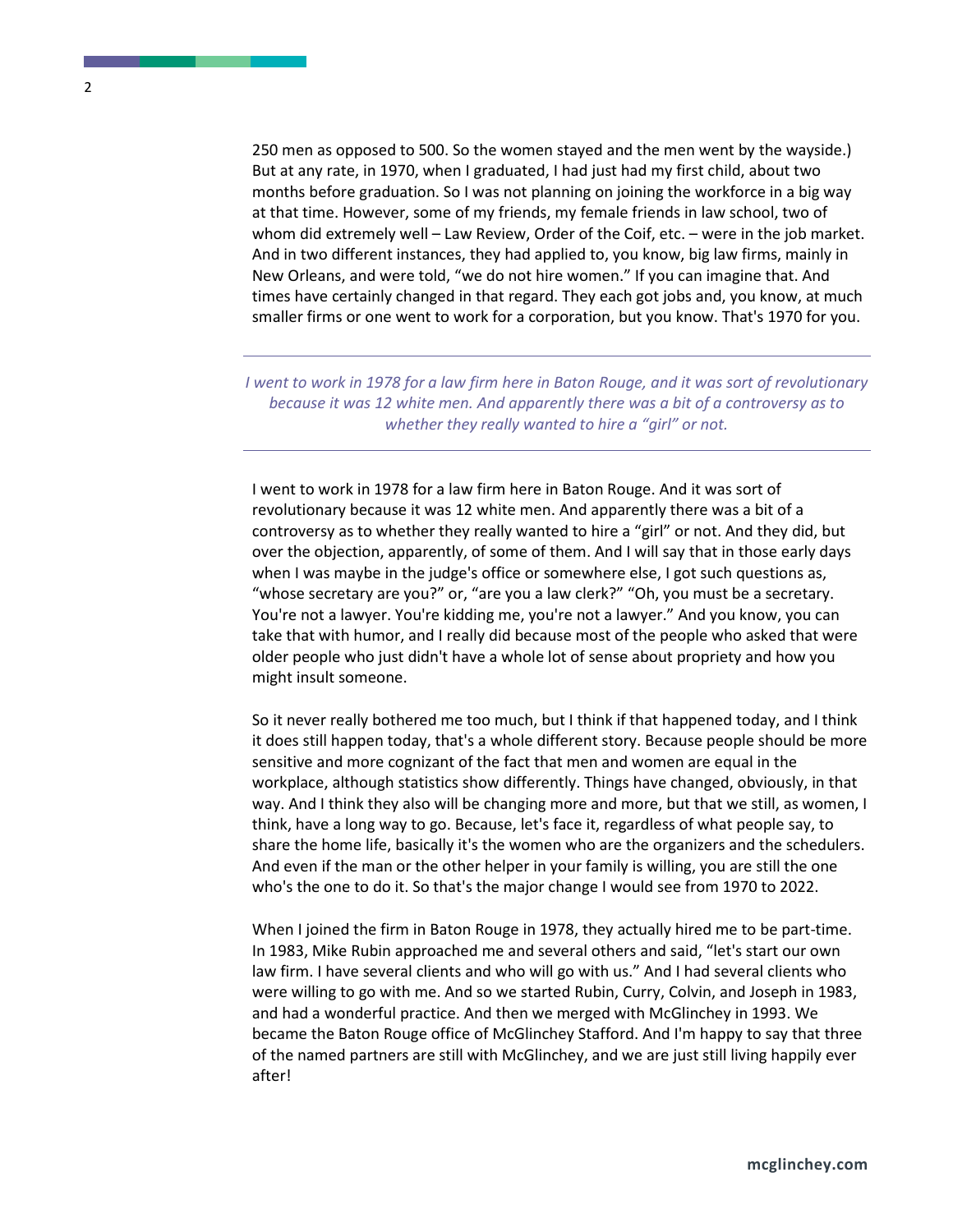The interesting thing about being offered the job with that firm in Baton Rouge in 1978 is that they really wanted to hire a part-time "girl," and I do emphasize "girl," because what they wanted to do was to have someone consolidate their collection practice. What had been happening is that their business clients and banking clients had a lot of collection issues, and the youngest "boy" would be given that practice. And then when that boy became the next-to-youngest boy and another boy came, they gave it down and gave it down. But the clients started saying, "we don't like being moved around year by year." So that's when they decided that they would hire a girl to do the collection practice. And as it all turned out, I made it into a really, really profitable and expansive practice, which is really why Mike Rubin asked me to go with him to represent banking and credit unions. So, shows them!

- **Kristi Richard:** Absolutely. Kim, you and I co-chair Uplift. You're involved in leadership and as a mentor, both in the Jacksonville office, firm-wide, and in local and state women's attorney groups in Florida. Why is it important to have women in leadership positions and as mentors?
- **Kim Israel:** Thanks, Kristi. I am really excited to be part of Uplift, co-Chairing this with you and rolling it out for the rest of the women in the firm, and then beyond into the communities in which the firm has offices. For women in leadership in particular, I think women tend to understand what it's like to have a daily balancing act, whatever that balance may be – between work and home life, or commitments outside of the office and the home in the greater community at large. I think women leaders generally are able to demonstrate to other women, and in particular, younger women and those coming out of law school by way of example, in the field of law, that there is simply no limit to your potential. That the only limits that we have are the ones that we put on ourselves.

*For women in leadership in particular, I think women tend to understand what it's like to have a daily balancing act, whatever that balance may be – between work and home life, or commitments outside of the office and the home in the greater community at large.* 

We can drown out the outside noise. We can listen to those that tell us we're not capable of accomplishing something, and work that much harder to prove those people and the naysayers wrong. I think women are particularly and uniquely equipped to relate to what other women are going through (not just women, men as well) but in particular, what other women are going through. On any given day, any given week, any given month or year, and no matter the circumstance, that as a general proposition, we are empathetic. We care, we show concern to others, and we want to make sure that others succeed. We like to lift each other up, which is of course, particularly important to us in terms of the name of our group "Uplift," because that's really at the core of who we are as women, and what we need to do for each other to ensure that we all collectively succeed.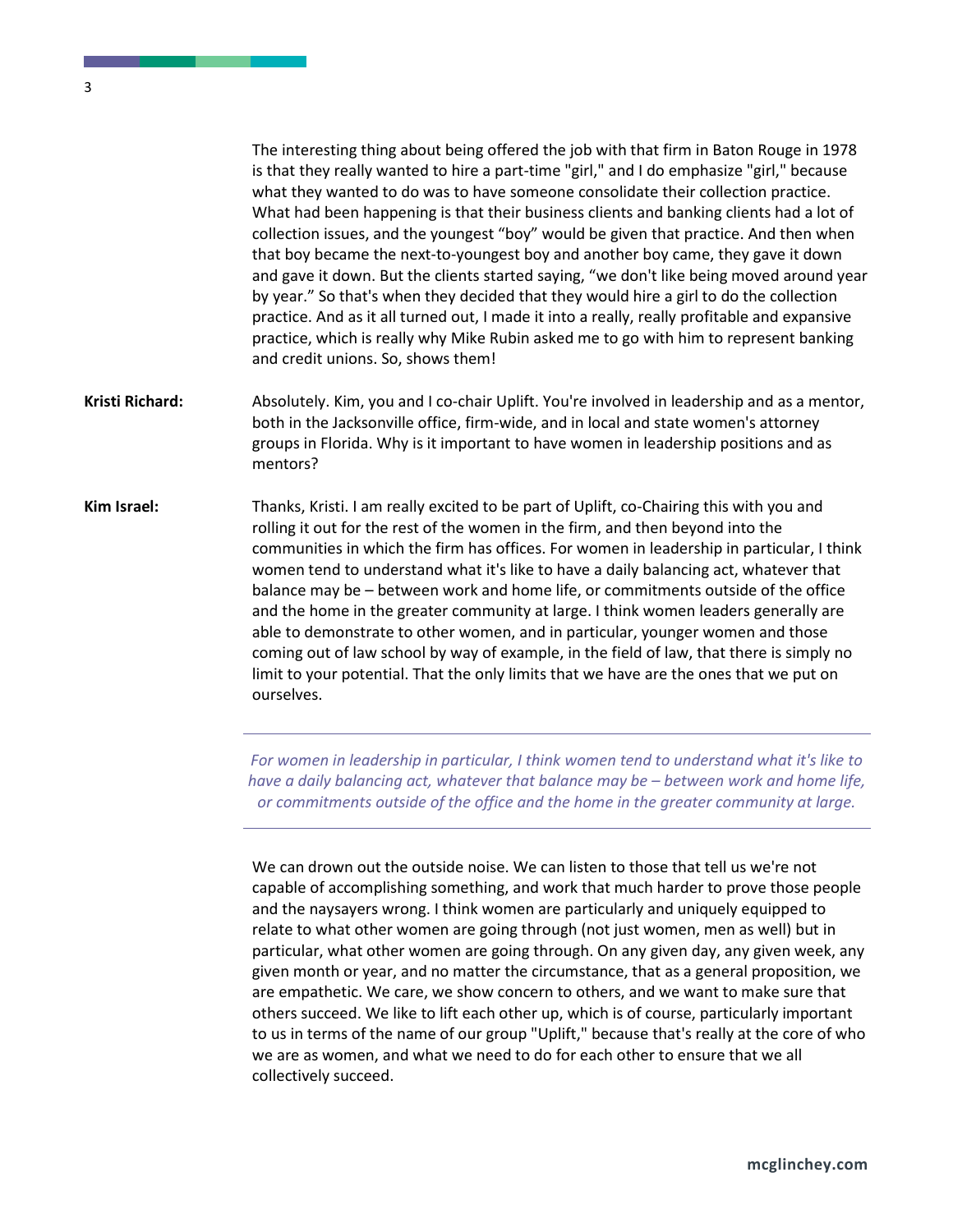When it comes to mentorship in particular, I think mentors need to be really good listeners, and women generally have that as a phenomenal skill. Mentees, on the other hand, have different needs. It may be different on any given day, so it isn't always necessarily work related. It may not be case related. It may not be related to a particularly nasty opposing counsel or opposing party we have in any given case or transaction. So as mentors, women are uniquely situated to listen to each other, to really get to the heart of what a mentee might need on any given day, whether personal or business related or family related. Mentors also need to stay really flexible, meaning that you have the ability to act as a chameleon. [What your mentee needs] on one day, as I said, are different from day to day and case-related, in particular for women that are in litigation in the law, that can be a very fluid and flexible thing. And women mentors do have a tendency to be very flexible, both in their listening and their ability to provide support in changing circumstances.

## **Kristi Richard:** Thanks, Kim, I really loved your "lifting women up," and that kind of being the central tenant of Uplift, because that's exactly it. I've always liked both the saying and the kind of meaning that you get "lifting as you climb." I think that's important for all women to do.

Jaline, we're about the same age. If you're like me, you grew up with the assumption and being told by everyone that you can do anything that you put your mind to do, and a career as an attorney was never out of the question. Did you have the same experience and did you ever have a time when you were surprised by the double standard or encountered unfair treatment in an antiquated system?

*You can tell by the judge's demeanor that he is already giving more respect and more credence to your male counterpart during oral argument. And you have to fight even harder during that hearing just so you could be heard.* 

**Jaline Fenwick:** Kristi, I did grow up in with the saying of "go out there, be who you want to be. You can accomplish it all if you just put in the hard work." And so with that in mind, my first experience in the whole "double standard or unfair treatment" came when I walked into a courtroom for the very first time. And I go in to sign up for the case and the bailiff asks me, "are you a court reporter?" And then they then turn to opposing counsel and say, "hey, she's on your case." And then they turn to me and they say, "are you the court reporter for my case?" And I tell them, "no, I'm opposing counsel." And they kind of are taken back by the fact that you're a female, I'm assuming, and that you're able to stand at a podium next to them.

> What happens after that is you go before a male judge and you make your appearances, and you can tell by the judge's demeanor that he is already giving more respect and more credence to your male counterpart during oral argument. And you have to fight even harder during that hearing just so you could be heard. And so I was taken back in that, I was told I am your equal. I can be what I want to be. I am this lawyer. And then you enter the world of practice and you are not treated that way. You kind of have to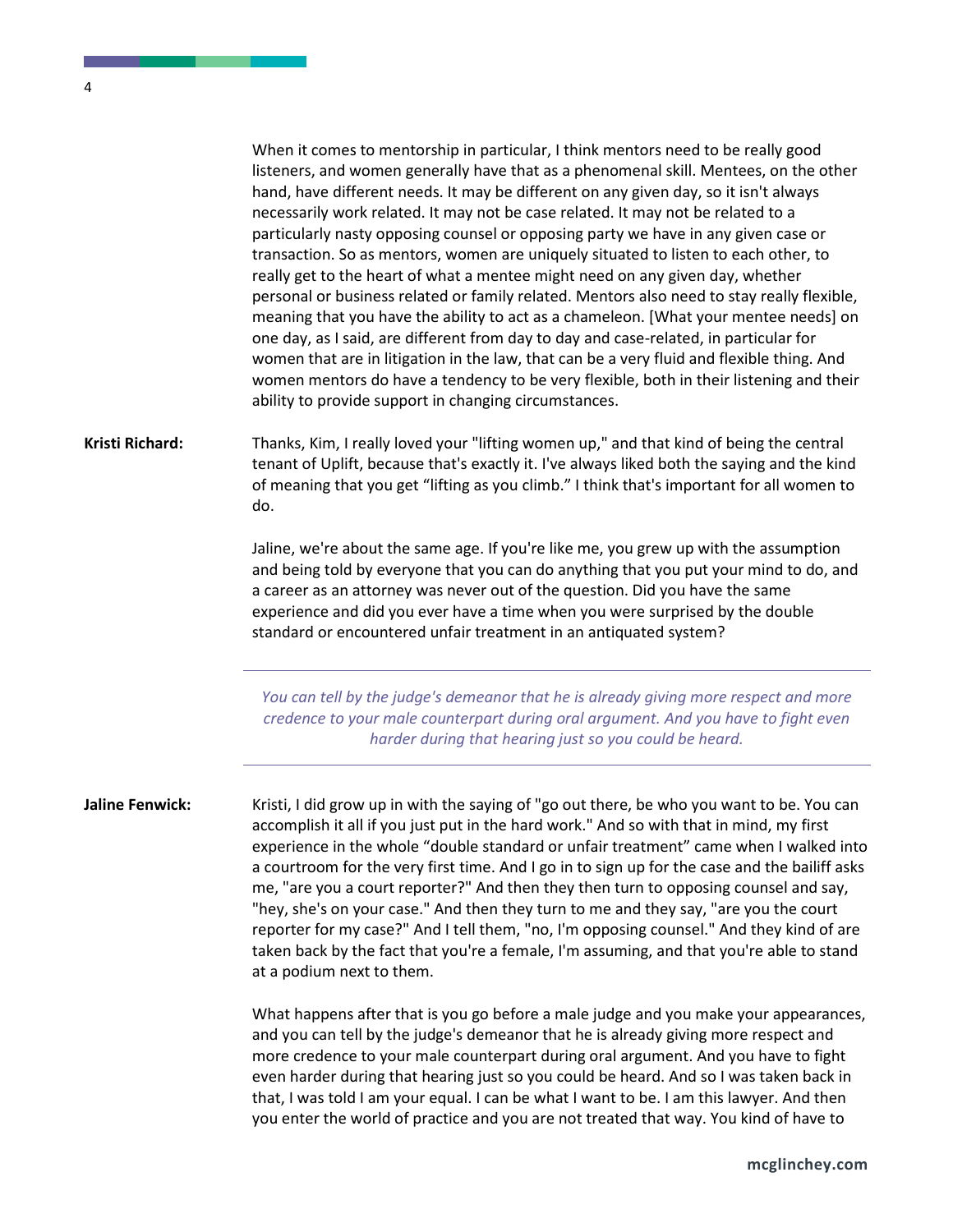fight harder to be heard. It gave me that thick skin and I guess the knowledge to kind of learn more about who I am, and that I'm not going to let you know those kinds of things stop me. I'm going to be who I want to be and accomplish what I want to accomplish.

- **Kristi Richard:** Yeah, great. You know, I do purely transactional, so I don't have the judge examples or the opposing counsel in that sense. But certainly, you know, when I feel I have to be more aggressive, well, I'm called a "B-," whereas anyone else, our male counterparts, they're just working hard for their clients. So, you know, I kind of take it as, you can call me whatever you want, just don't call me dumb.
- **Jaline Fenwick:** Yeah, or when they tell you to calm down in the courtroom, when the judge tells you, you know, "Ms. Fenwick, please calm down," and I'm just arguing!
- Kristi Richard: Right. I'm doing my job. Thanks, Jaline.

Farren, the legal field has progressed since Mary joined. Those Gen Z attorneys, or those like you who are on the cusp between Millennials and Gen Z, don't face the same challenges, thankfully, that previous generations did. What do you see as the next horizon for your generation of female attorneys?

*Things that used to hold us back are working in our favor. So we can catch our kids' soccer game and the Zoom call in our truck and still be an amazing mom, and still be an amazing lawyer and entrepreneur.* 

**Farren Davis:** Well, first shout out to Mary because, you know, she trail blazed the way! But the future is female. We all know it. We all feel it. I saw recent data that suggests that American 20-something women are making more than men of the same age. And so I'm like, you know, "watch out, boys, there's a new show in town!" But we also see that work is now flexible, so things that used to hold us back are like working in our favor. So we can catch our kids' soccer game and the zoom call in our truck and still be an amazing mom, and still be an amazing lawyer and entrepreneur. And so we're seeing this shift in work in general, and so it's turning into our favor. We're also witnessing an age where women are sitting at some of the highest offices and on the board of directors of Fortune 500 companies, and the list can go on. It's almost a requirement to have a woman on team, on your board, for so many reasons outside of what people are thinking like for your, idea or whatever, to succeed.

> I'm going to be honest and I'm not oblivious to say that nothing that the previous generations endured is what we endure today. I can think about, I was in a meeting and I was the only female in the meeting, and there were about three or four older men. And I just felt like they weren't making eye contact. They weren't trying to talk to me. And I'm like, when I left out the meeting, I kind of laughed. I'm like, you know, what my generation is realizing is that no one can make you inferior without your consent. I don't even care. I'm going to make you want to talk to me. So that's fine.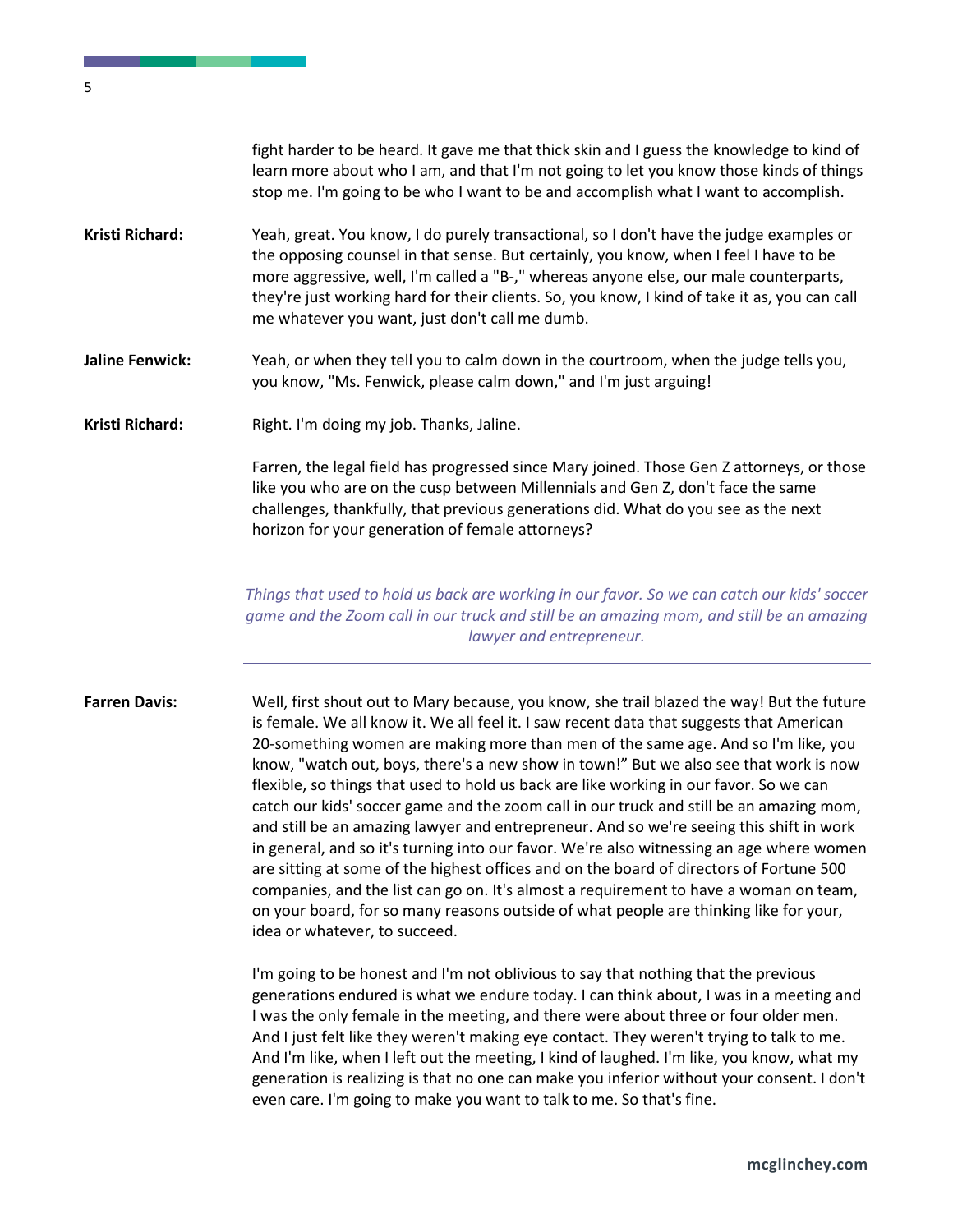. .

|                        | And so I think we're starting to hold men's feet to the fire and it's just different. And I'm<br>excited about it. I appreciate all the women that trailblazed this path for us, that we can<br>walk in such solidarity and like own it. A lot of this came from social constructs and, you<br>know, the type of science that was out there. You know, "women are natural nurturers"<br>and "men have this great physical strength" and height and all this stuff. Yes, that's true.<br>That's fine. That's true. But women have this edge, when it comes to like resilience and<br>long-term survival and this finesse right, like, we don't even have to break a sweat. We<br>can do it without breaking a sweat. And so I think that for me, in a nutshell, that's what I<br>feel is the future for Gen Z and Millennials. |
|------------------------|-------------------------------------------------------------------------------------------------------------------------------------------------------------------------------------------------------------------------------------------------------------------------------------------------------------------------------------------------------------------------------------------------------------------------------------------------------------------------------------------------------------------------------------------------------------------------------------------------------------------------------------------------------------------------------------------------------------------------------------------------------------------------------------------------------------------------------|
| Kristi Richard:        | Great. So the future is female. I like it. I like it. So in closing, I want to end with a quick<br>lightning round where we hear from each of you, in three to five words, advice you<br>would give to other women attorneys. And I'm going to go in opposite order. So Farren<br>you're on the hot seat.                                                                                                                                                                                                                                                                                                                                                                                                                                                                                                                     |
|                        | Have fun and be you. Get the credit you deserve. Develop a thick skin. Find a mentor.                                                                                                                                                                                                                                                                                                                                                                                                                                                                                                                                                                                                                                                                                                                                         |
| <b>Farren Davis:</b>   | So, advice. Have fun! I'm I know that's so generic, but like, have fun. And I'm going to<br>mimic what I said earlier: no one can make you feel inferior without your consent. Trust<br>in that, believe in that, walk in that, and do the thing.                                                                                                                                                                                                                                                                                                                                                                                                                                                                                                                                                                             |
| Kristi Richard:        | Jaline, what would be your advice?                                                                                                                                                                                                                                                                                                                                                                                                                                                                                                                                                                                                                                                                                                                                                                                            |
| <b>Jaline Fenwick:</b> | My advice would be to be you. Be who you are. And ladies, get the credit you deserve!                                                                                                                                                                                                                                                                                                                                                                                                                                                                                                                                                                                                                                                                                                                                         |
| <b>Kristi Richard:</b> | Absolutely. Kim?                                                                                                                                                                                                                                                                                                                                                                                                                                                                                                                                                                                                                                                                                                                                                                                                              |
| Kim Israel:            | I agree with Farren and Jaline so much. I love their comments. Mine kind of touches<br>back on something that Jaline said during her remarks, which is develop a thick skin.<br>Don't take things personally. Do what you need to do to get your job done and don't<br>sweat the small stuff. A lot of the little nitpicky things, condescending comments,<br>passing remarks are truly small stuff. Stay focused on the task at hand. Stay focused on<br>your end goal. Stay focused on what you need to do to succeed for your client, whatever<br>that looks like within the bounds of the law and the rules, and just let the nastiness roll<br>off your back. It will pass.                                                                                                                                              |
| Kristi Richard:        | And Mary?                                                                                                                                                                                                                                                                                                                                                                                                                                                                                                                                                                                                                                                                                                                                                                                                                     |
| <b>Mary Joseph:</b>    | Find a mentor, whether a woman or a man. That's very important.                                                                                                                                                                                                                                                                                                                                                                                                                                                                                                                                                                                                                                                                                                                                                               |
| Kristi Richard:        | Very good. All right. Well thank you, ladies, for joining me today. We had a very<br>interesting discussion and I think there are things that everyone can take away from<br>this, both male and female. So, again, thank you and happy Women's History Month!                                                                                                                                                                                                                                                                                                                                                                                                                                                                                                                                                                |